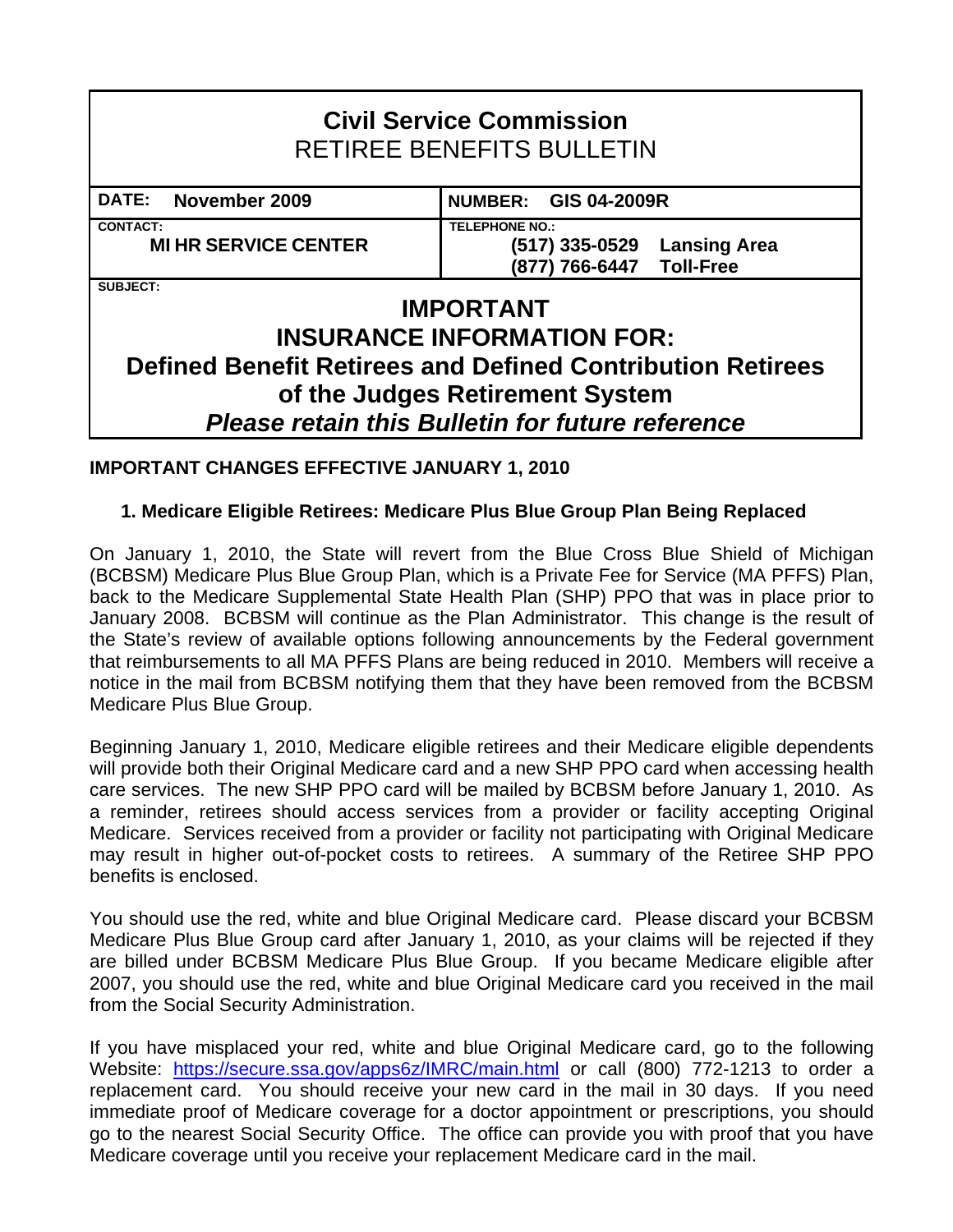## **2. Medicare Eligible Retirees: Durable Medical Equipment (DME) Program Being Replaced**

Effective January 1, 2010, the DMEnsions program under BCBSM Medicare Plus Blue Group will be replaced by the SUPPORT program under the State Health Plan PPO. This program coordinates your covered DME, prosthetics, orthotics and medical supply benefits. It is important that you choose a supplier that participates with Original Medicare (all SUPPORT providers participate with Medicare). If you choose a supplier that does not participate with Original Medicare and SUPPORT, you will be responsible for out-of-pocket costs. The toll-free number for the SUPPORT program is (800) 321-8074. Please call this number for help in finding a SUPPORT provider in your area, or if you have questions about this benefit. The SUPPORT program is a Michigan-based program.

For those who reside outside of Michigan, you are still eligible to receive DME, orthotics, prosthetics and other medical equipment. Utilizing suppliers that participate with Original Medicare will limit your out-of-pocket costs to the annual deductible and a 10 percent copayment for covered services.

### **3. Medicare Eligible Retirees: Mental Health and Substance Abuse Services**

Also effective January 1, 2010, Mental Health and Substance Abuse (MH/SA) services will be administered by Magellan Behavioral Health for retired state employees enrolled in the SHP PPO. Members who were in the BCBSM Medicare Plus Blue Group Plan will receive a new Magellan ID Card.

### **GROUP INSURANCE PREMIUM RATES**

Rates have not changed for the State Health Plan PPO, the State Dental Plan and the State Vision Plan. Contact ORS for current rates.

### **IMPORTANT MEDICARE ENROLLMENT INFORMATION**

#### **1. Medicare Parts A and B:**

Medicare automatically enrolls you in Parts A and B. You **must** remain enrolled in Medicare Parts A and B to continue your health care coverage as a retiree. If you decline Medicare Part B, you may be **financially responsible** for up to 80% of your Part B health care claims.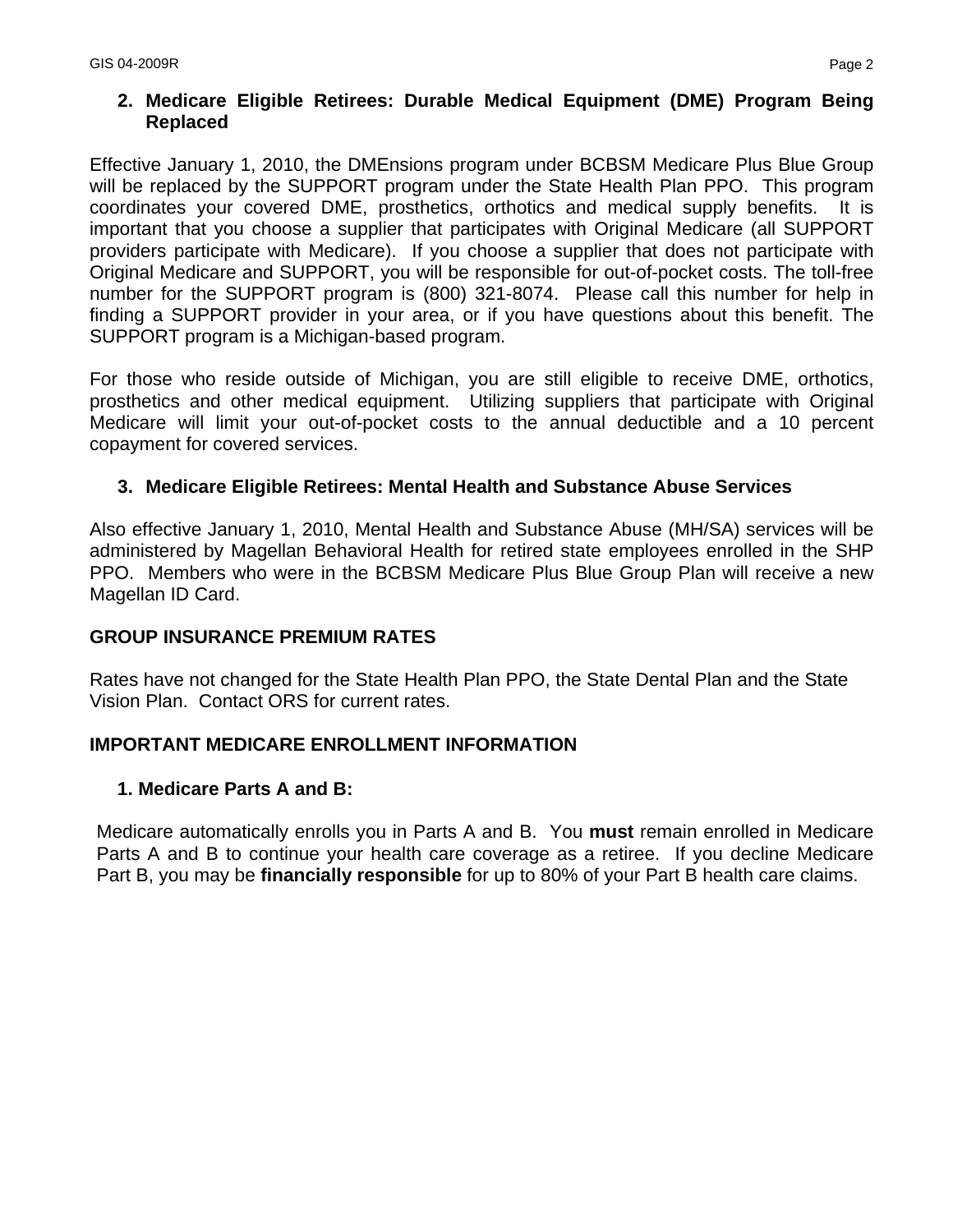## **CHANGING INSURANCE CARRIERS**

If you wish to make changes (enroll, add/delete dependents) to your State Health, Dental or Vision plans, use the Insurance Enrollment/Change Request Form (R0452B) available on the Office of Retirement Services (ORS) Website at www.michigan.gov/ors. On the left side of the screen, click on "Judges Retirement System," then "Defined Benefit Plan" and click "Forms and Publications". Please send your completed form to ORS.

As a retiree, you are not restricted to an open enrollment window for making changes to your health insurance plan. Changes are subject to a "rolling enrollment window" with the following changes subject to a **six-month waiting period**:

- A. The retiree does not notify ORS within 30 days of the date of event (marriage, death, divorce or involuntary loss of coverage).
- B. The retiree is currently not enrolled in any insurance plan.

The six-month waiting period **is waived** when:

A. The retiree notifies ORS within 30 days of the date of a qualifying event (marriage, death, divorce or involuntary loss of coverage).

#### **ACCESSING INFORMATION ONLINE**

Information regarding the State's health care plans is available online. To view the ORS publication regarding retirement benefits, go to www.michigan.gov/ors. Click on "Judges Retirement System," "Defined Benefit Plan," "Insurances," then "Frequently Asked Questions about Insurance."

To view the Benefit Guide for the State of Michigan Retirees' State Health Plan PPO online, go to www.michigan.gov/employeebenefits. From the links at the left, click on "Benefit Booklets," "State Health Plan Benefit Information," then "Retirees State Health Plan PPO" from the list of options in the center of the page.

### **ADDITIONAL INFORMATION**

Information regarding COBRA rights to continue State sponsored group insurances is available on the Employee Benefits Division Website at: www.michigan.gov/employeebenefits. Scroll down to "Continuation of Benefits," then "Continuation of Group Insurances for all Retirees."

The HIPAA Notice of Privacy Practices for the benefits plans is also available on the Civil Service Commission Website at: www.michigan.gov/employeebenefits. From the left side, click on "HIPAA." You may also contact the Employee Benefits Division at: (800) 505-5011 or (517) 373-7977.

#### **QUESTIONS**

Questions regarding the information in this bulletin may be directed to MI HR Service Center toll-free at (877) 766-6447 or in the Lansing area at (517) 335-0529.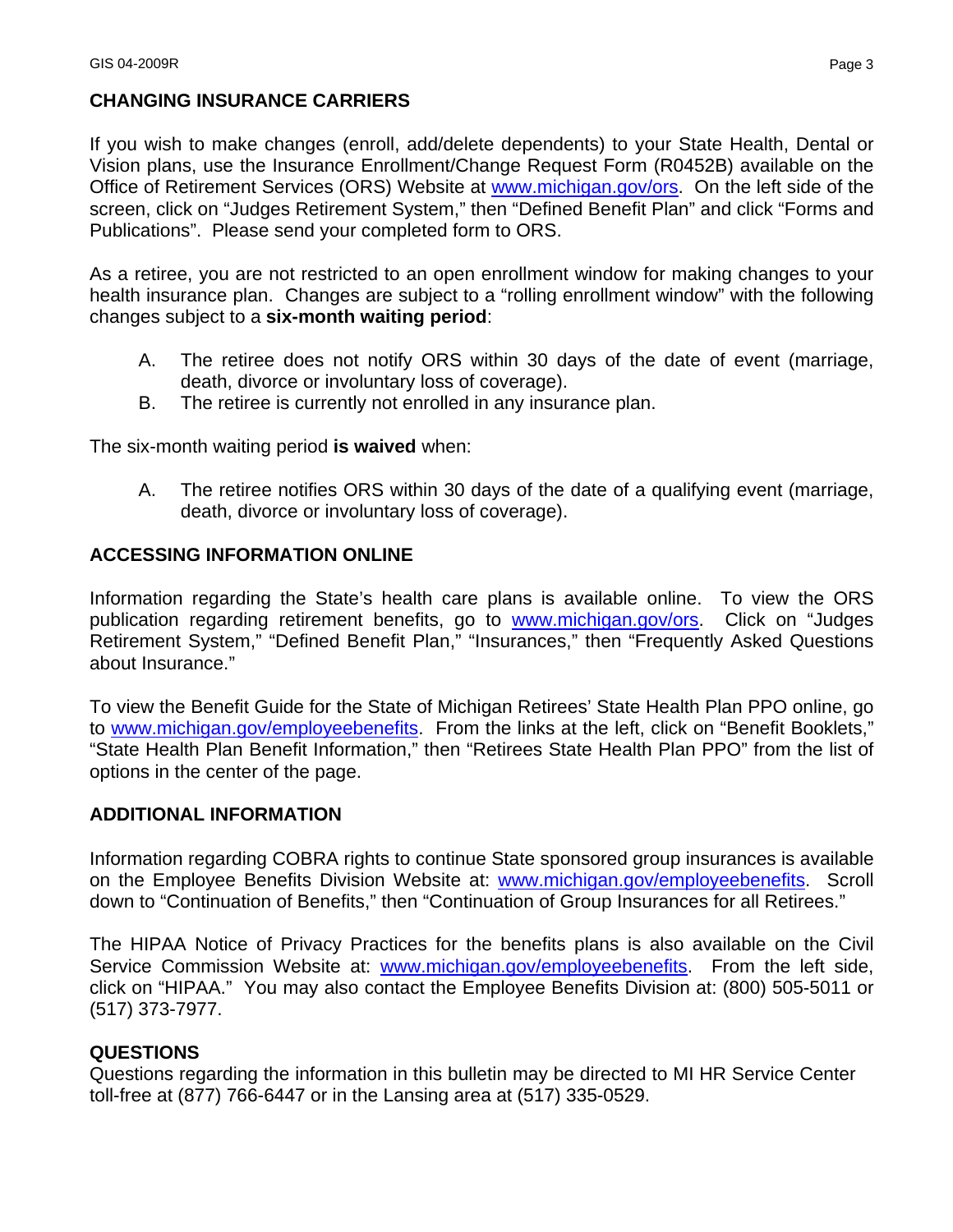| STATE SPONSORED GROUP INSURANCE PLAN BENEFIT ADMINISTRATORS FOR<br><b>RETIREES</b>                        |                                                                                                                                                 |
|-----------------------------------------------------------------------------------------------------------|-------------------------------------------------------------------------------------------------------------------------------------------------|
| <b>STATE HEALTH PLAN PPO BCBSM</b><br>State of Michigan Service Center<br>(800) 843-4876<br>www.bcbsm.com | <b>MANAGED PHARMACY/MAIL SERVICE</b><br><b>PRESCRIPTION DRUG PROGRAM</b><br><b>Express Scripts</b><br>(800) 505-2324<br>www.express-scripts.com |
| <b>STATE VISION PLAN BCBSM</b><br>State of Michigan Service Center<br>(800) 843-4876<br>www.bcbsm.com     | <b>DURABLE MEDICAL EQUIPMENT</b><br><b>SUPPORT</b><br>(800) 321-8074                                                                            |
| <b>STATE DENTAL PLAN Delta Dental Plan of</b><br>Michigan (800) 524-0150<br>www.deltadentalmi.com         | <b>MENTAL HEALTH/SUBSTANCE ABUSE SERVICES</b><br>Magellan Behavioral of Michigan<br>(866) 503-3158<br>www.magellanassist.com                    |
| <b>STATE OF MICHIGAN</b>                                                                                  |                                                                                                                                                 |
| <b>Office of Retirement Services</b><br>P.O. Box 30171 Lansing, MI 48909<br>(800) 381-5111                | <b>Employee Benefits Division</b><br>P.O. Box 30002 Lansing, MI 48909<br>(800) 505-5011                                                         |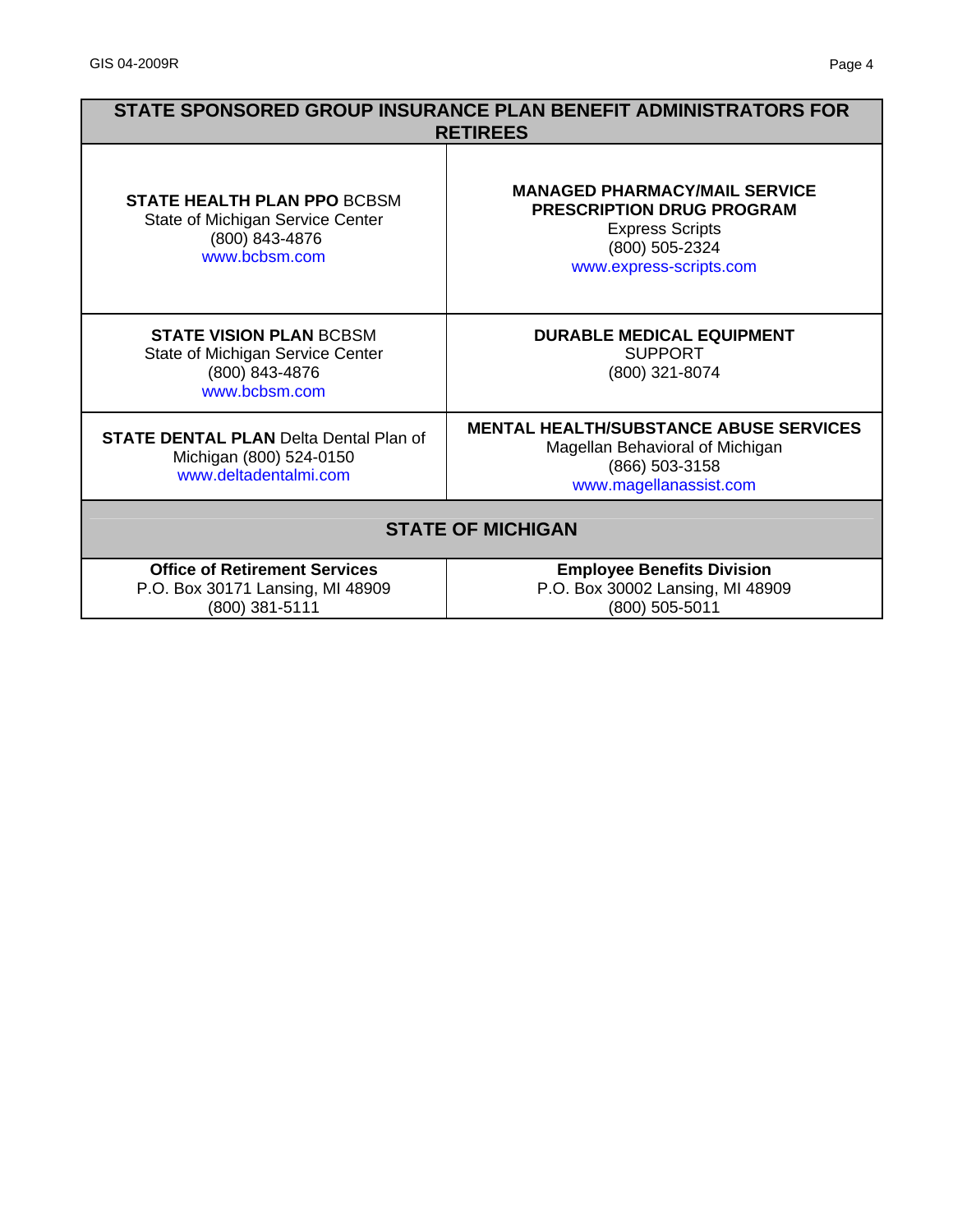# **Notice of Creditable Prescription Drug Coverage for Medicare Eligible Employees, Retirees, and Dependents Enrolled in the State of Michigan Health Plans**

January, 2010

This notice is for all current State employees, retirees, and dependents with prescription drug coverage under a health plan offered by the State of Michigan [including the State Health Plan PPO and approved Health Maintenance Organizations (HMOs)] who are Medicare eligible or will become Medicare eligible within the next 12 months.

#### **IF YOU ARE NOT MEDICARE ELIGIBLE AND WILL NOT BECOME MEDICARE ELIGIBLE IN TH**E **NEXT 12 MONTHS, YOU MAY DISREGARD THIS NOTICE**.

If you are eligible for Medicare, you can enroll in a Medicare Part D prescription drug plan (Part D Plan) when you first become eligible for Medicare and each year thereafter between November 15 and December 31. All Part D Plans provide at least a standard level of coverage set by Medicare. You must decide whether to enroll in a Part D Plan or keep your State Health Plan prescription drug coverage. This notice gives important information to help you decide:

- 1. The State of Michigan has determined that the prescription drug coverage provided under its health plans is, on average for all plan participants, expected to pay out at least as much as the standard Medicare prescription drug coverage and is, therefore, considered creditable coverage.
- 2. Because the prescription drug coverage under the State health plans is creditable coverage, you can keep your State Health Plan prescription drug coverage; you do not have to enroll in a Part D Plan.
- 3. If you decide to enroll in a Part D Plan, you will not have to pay a penalty to enroll for Part D Plan coverage, unless you do not join the Part D Plan within 63 days after your State health plan prescription drug coverage ends.
- 4. Your current State Health Plan coverage pays for other health expenses (hospitalizations, doctor visits, etc.) in addition to prescription drugs. You will still be eligible to receive these other benefits if you choose to enroll in a Part D Plan.
- 5. If you decide to enroll in a Part D Plan, **your prescription drug coverage under the State health plan will stop** and we cannot guarantee that you will be eligible to restore coverage if you later discontinue your Part D Plan.
- 6. **You do not need to take any action if you wish to continue your prescription drug coverage under your current State health plan.**

**Please keep this Notice. If you enroll in a new Part D Plan approved by Medicare, you may be required to provide a copy of this Notice to avoid paying a higher premium amount.**